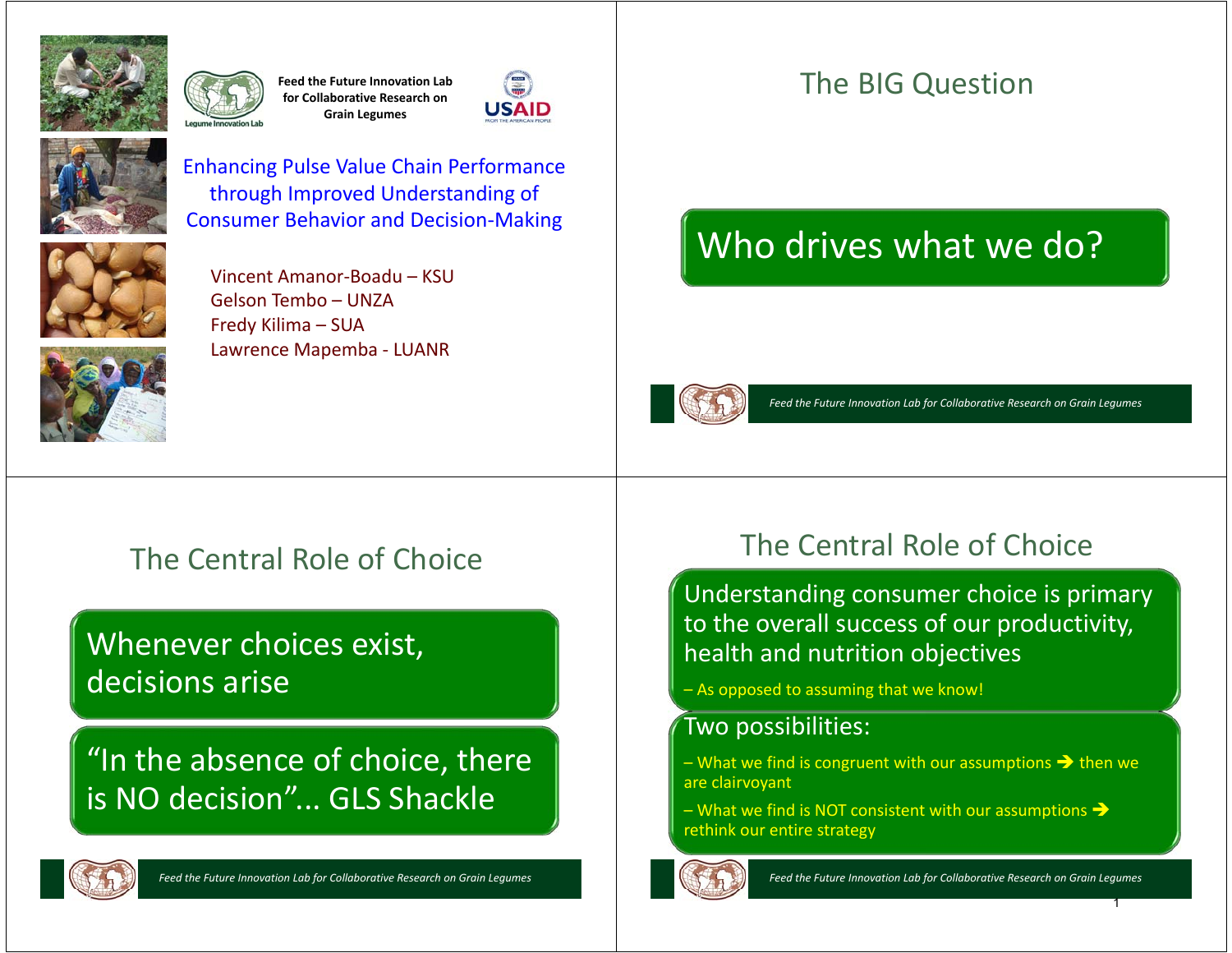#### Consumers Drive Innovation . . . And If Not, They Should



### BUT...

- People (consumers) often do not know WHY they do what they do
- People are more likely to know why they do not do what they do not do
- This calls for careful methods of enquiry
	- If we ask, we will always get answers
		- BUT these may be just that... answers



*Feed the Future Innovation Lab for Collaborative Research on Grain Legumes*

# Our Job / Strategy

- Help the consumers to tell us why they do what they do by
	- Presenting them with alternatives to what they do, and
	- Altering them to trade
- ==> Discrete Choice Experiments

#### Discrete Choice Experiments (DCEs)

- Discrete Choice Experiments (DCEs) provide a way to elicit tradeoffs among alternatives
	- With roots in Game Theory
- Three major goals
	- State of the situation
	- Food hierarchies
	- Revealed / stated preferences



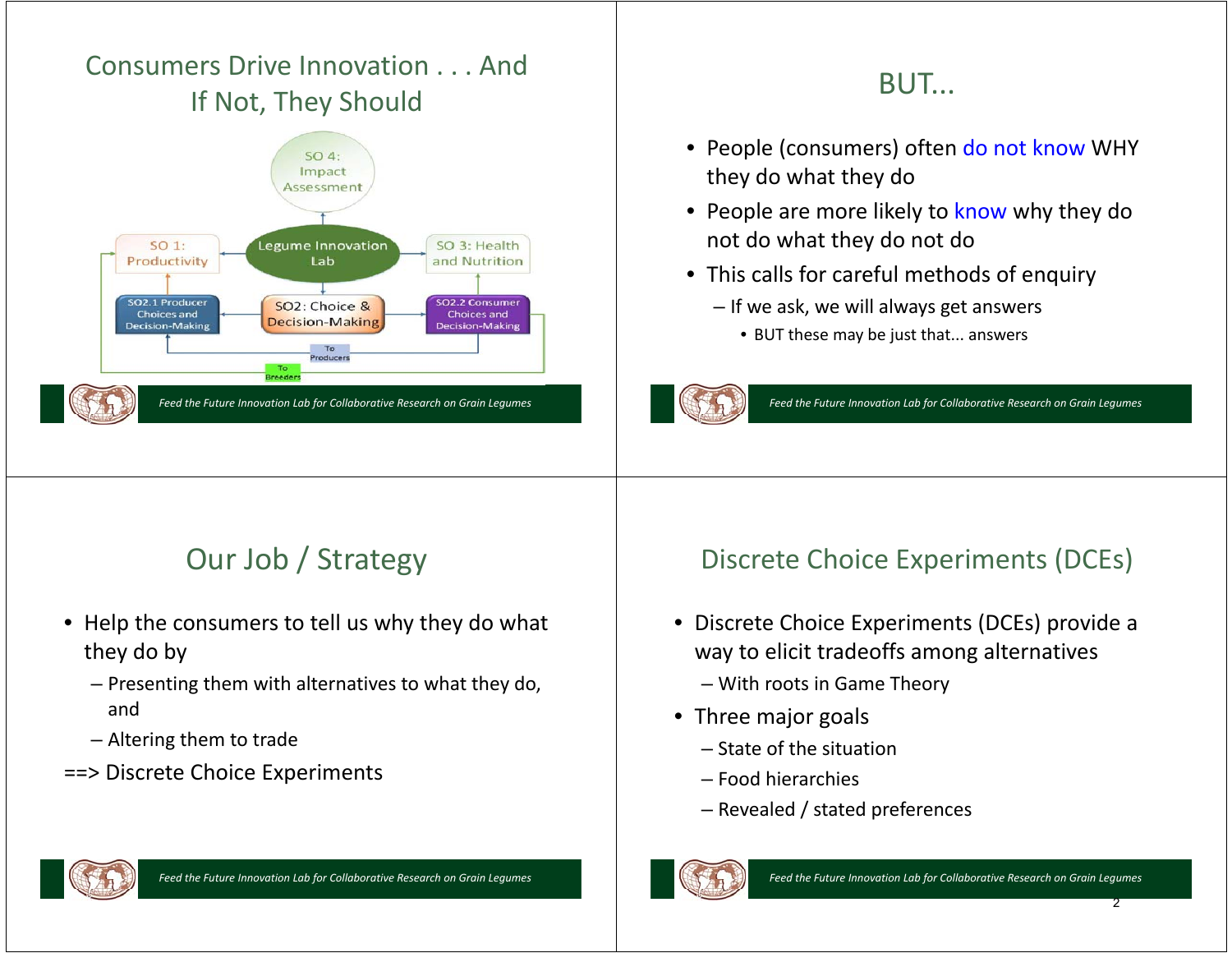### Situation Analysis

#### Production and consumption of beans

#### Using secondary data

- LSMS, LCMS



*Feed the Future Innovation Lab for Collaborative Research on Grain Legumes*

Food Hierarchies & Revealed/Stated Preferences

# Attributes

Attribute levels

# Ranking



*Feed the Future Innovation Lab for Collaborative Research on Grain Legumes*

### Three Countries

#### Malawi (LUANR)

#### Tanzania (SUA)

Zambia (UNZA) – used as a pilot to streamline and optimize the instrument



*Feed the Future Innovation Lab for Collaborative Research on Grain Legumes*

#### Identifying the Attributes

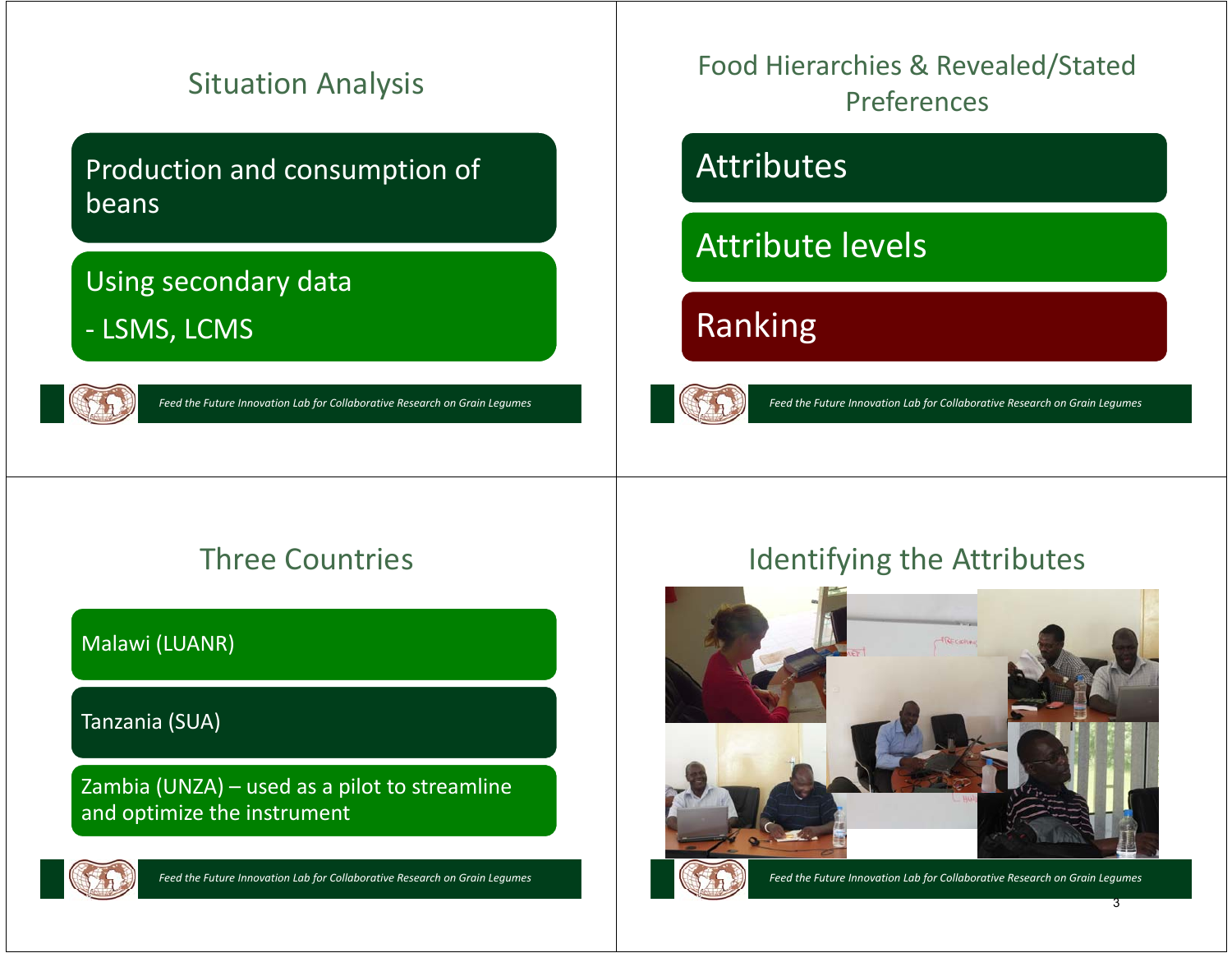#### Identifying the Attributes





*Feed the Future Innovation Lab for Collaborative Research on Grain Legumes*

## Attributes & Levels



*Feed the Future Innovation Lab for Collaborative Research on Grain Legumes*

### Attributes and Levels

We will be able to isolate the **elasticity** of these attributes on choice and **rank** them to help breeders and producers make better choices

With the hope of maximizing commercial sustainability of varietal lines

#### Human and Institutional Capital Development

- Degree
- Outreach



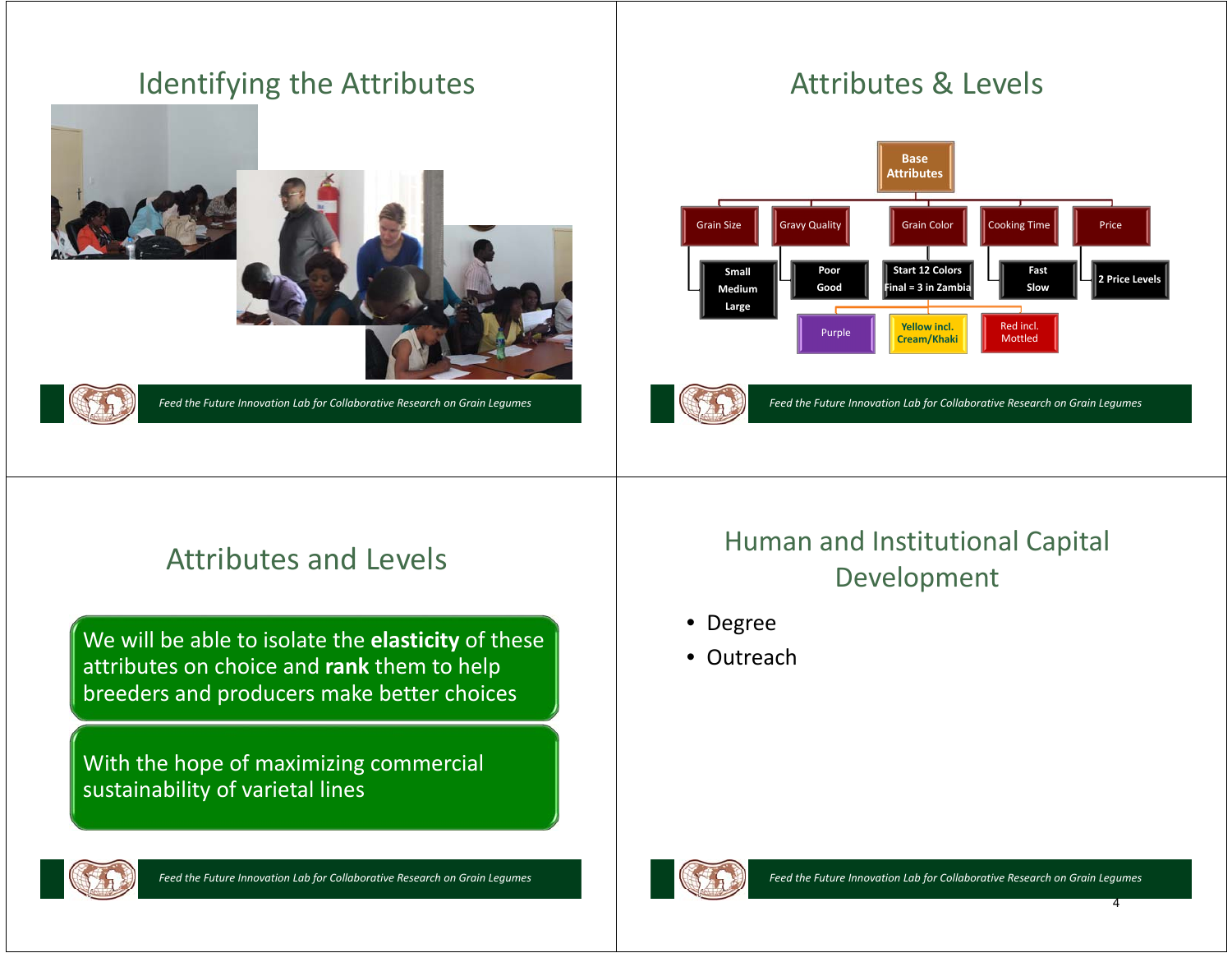#### Human and Institutional Capital Development





*Feed the Future Innovation Lab for Collaborative Research on Grain Legumes*

### Degree Programs

# M.Sc. / MA in host-country institution

#### MAB at Kansas State University

- Industry focus



*Feed the Future Innovation Lab for Collaborative Research on Grain Legumes*

#### Six Students in 3 Institutions in 3 **Countries**

| <b>Country</b>  | <b>Name of Student</b> | <b>Sex</b> | <b>Degree Program</b> | <b>University</b> |
|-----------------|------------------------|------------|-----------------------|-------------------|
| Malawi          | Mazunda, Marynia       | Female     | M.Sc. Ag. Econ        | <b>LUANR</b>      |
|                 | Moyo, Nyumbani         | Male       | M.Sc. Ag. Econ        | <b>LUANR</b>      |
| <b>Tanzania</b> | Mfikwa, Adelina        | Female     | M.Sc. Ag. Econ        | <b>SUA</b>        |
|                 | Chenguda, Ocran        | Male       | M.Sc. Ag. Econ        | <b>SUA</b>        |
| Zambia          | Pele, Winnie Kasoma    | Female     | <b>MAB</b>            | <b>KSU</b>        |
|                 | Sichilima, Timothy     | Male       | M.Sc. Ag. Econ        | <b>IUANR</b>      |

*Feed the Future Innovation Lab for Collaborative Research on Grain Legumes*

#### Some Successes from Phase I -Undergraduate

| <b>Name</b>           | <b>Sex</b> | <b>Degree</b> | <b>Current Status</b>         |
|-----------------------|------------|---------------|-------------------------------|
| Chilundika, Natasha   | F          | B.Sc. Agric.  | Rhodes Scholar, UO, UK        |
| Zulu, Esther          | F          | B.Sc. Agric.  | Fullbright Scholar, CMSU, USA |
| Mzyece, Agness        | F          | B.Sc. Agric.  | Fullbright Scholar, KSU, USA  |
| Samboko, Paul Chimuka | M          | B.Sc. Agric.  | CMAAE Scholar, UP, RSA        |
| Sunga, Chalwe         | F          | B.Sc. Agric.  | MA Economics, UCT, RSA        |
| Ngoma, Ednah          | F          | B.Sc. Agric.  | Research Associate, Musika    |
| Chishimba, Elizabeth  | F          | B.Sc. Agric.  | Finalizing research papers    |
| Sambo, Jairos         | M          | B.Sc. Agric.  | Finalizing research papers    |
| <b>Nhlane</b>         | M          | B.Sc. Agric.  | Finalizing research papers    |



*Feed the Future Innovation Lab for Collaborative Research on Grain Legumes*